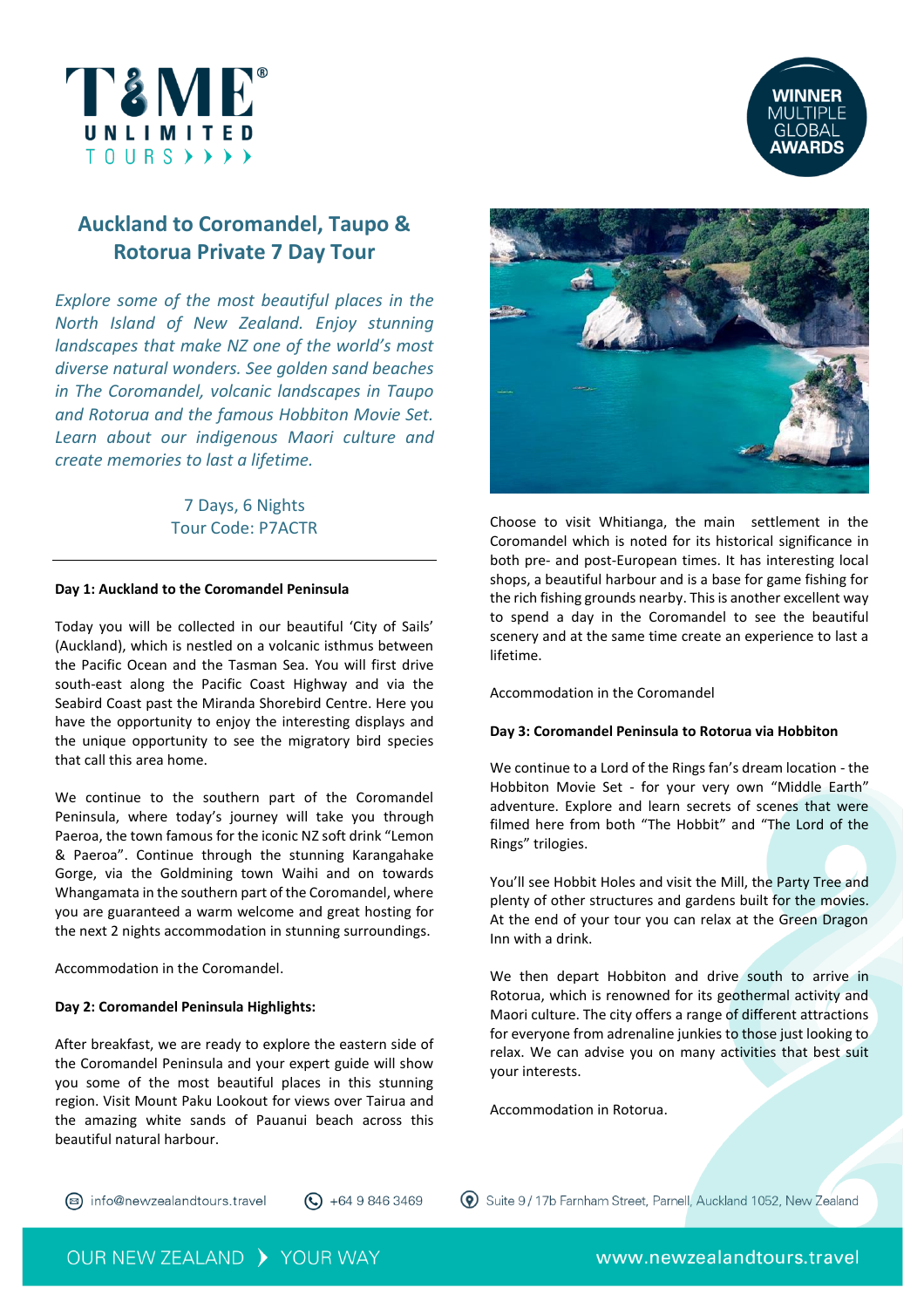#### **Day 4: Rotorua**

Choose what you would like to see and do from the range of wonderful options that allow you to enjoy the best of what Rotorua has to offer. We recommend a visit to one of Rotorua's thermal parks, so you can experience the unique landscapes and volcanic activity.

There are a number of options, all with their own unique features and we can help suggest which one may suit you best. We also recommend a Maori cultural experience and witnessing a cultural performance and enjoying a Hangi – a mouth-watering feast cooked underground on hot rocks.

We can visit the Government Gardens where you can explore the historic gardens and take in the views of all there is on offer. While here you have the option of visiting the Rotorua museum if you want to discover Rotorua's rich culture, volatile landscape and dramatic history.

After this you might want to unwind and relax at the Polynesian Spa, a world-leading, natural hot mineral bathing and luxury spa retreat.

You can take a leisurely uphill gondola ride at Skyline Rotorua to marvel at the beautiful views of Rotorua, including the surrounding lakes and geothermal areas. Enjoy the three luge tracks with differing skill levels as you speed downhill, twisting and turning with the stunning backdrop of a Redwood forest. Or you can zoom through the forest on a zipline.

There are plenty of rivers and lakes to explore, which can be done either by jet boating, white water rafting or kayaking. The region is a fisherman's dream if you're after catching some trophy Trout. We can visit the Agrodome which provides a truly unique New Zealand farming experience with a display of interesting live farm shows.

If you're interested in mountain biking or hiking, there are several trails you can enjoy, including through the mighty Redwood Forest. You can take a helicopter or floatplane flight for spectacular views of Rotorua, including its stunning lakes, geothermal reserves and remarkable volcanoes.

You even have the option of landing on White Island, one of the most active volcanoes in the world. This tour can combine landing on both White Island and also magnificent Mount Tarawera, Rotorua's iconic volcano that last erupted in 1886.

Accommodation in Rotorua



#### **Day 5: Rotorua to Taupo**

We depart Rotorua and continue our journey to Taupo, which sits on the edge of New Zealand's largest lake. Along the way, we can view Huka Falls, New Zealand's most visited and photographed natural attraction. Lake Taupo, one of the largest crater lakes in the world, has plenty of enjoyable activities on offer.

One of Taupo's many wonders are the Maori Rock Carvings that you can see by taking a scenic cruise, a kayak tour or sailing, while getting to enjoy beautiful panoramic views of the lake.

You can also enjoy a fishing charter around Lake Taupo, or experience the very best that New Zealand Trout and fly fishing has to offer in the Taupo and Turangi regions. Taupo offers plenty of delicious wine and cuisine, as well as boutique shopping if you are looking for a more relaxed afternoon. We can visit the Huka Prawn Park if you'd like some mouth-watering prawn dishes for lunch.

There are some world-class mountain biking tracks you could spend the day exploring or for the adventurous, there is also bungy jumping, skydiving, and quad biking. You can take a scenic flight on a helicopter or floatplane for a spectacular viewing experience.

If you want to relax after a busy day exploring Taupo, you can visit a thermal hot pool, where you can enjoy the beautiful surroundings as you unwind.

Accommodation in Taupo.

(a) info@newzealandtours.travel

 $\bigodot$  +64 9 846 3469

**W** Suite 9 / 17b Farnham Street, Parnell, Auckland 1052, New Zealand